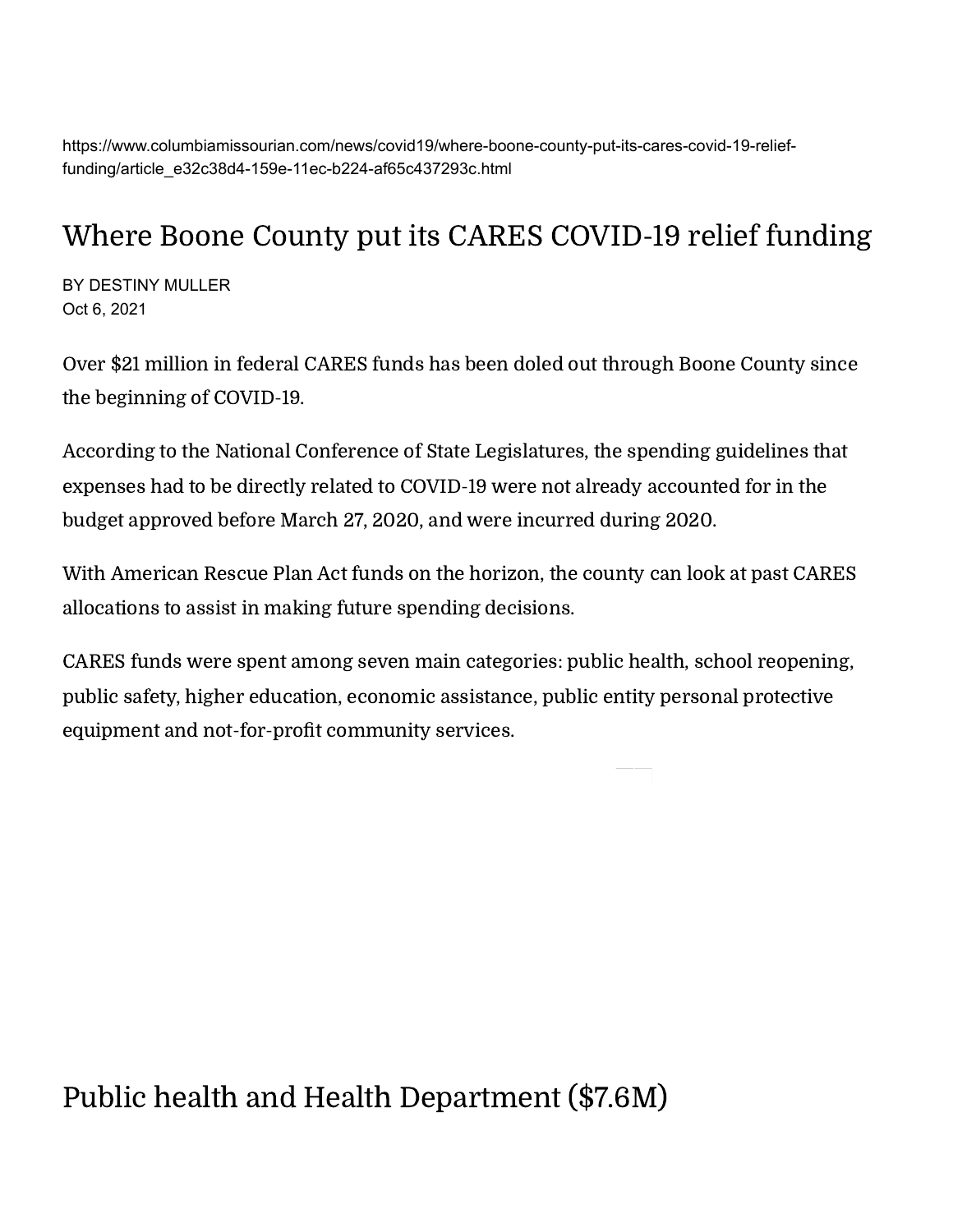The largest allocation of funds, over \$7.6 million, went to public health and Columbia/Boone County Health Department expenses.

Within that amount, both payroll and non-payroll costs were paid to the UM system hospital and Boone County Hospital. They were given \$2.1 million and \$1.4 million respectively. Almost \$2 million in public health funds were used by the health department for contact tracing and testing expenses.

## Payroll for public safety employees (\$6.5M)

Payroll for public safety employees cost the county \$6.5 million. The city of Columbia was provided \$4.2 million for COVID-19 leave hours and benefits. Nearly \$2.3 million went to Boone County workers; the rest was given to the cities of Centralia (\$20,000) and Ashland (\$16,000) for leave hours and assisting FICA taxes.

## School reopening (\$3M)

Funds for the safe reopening of schools was third highest in amount allocated, at nearly \$3 million. Assistance was given to school districts in Sturgeon, Centralia, Hallsville, Harrisburg, Columbia, Southern Boone and other individual schools throughout the county.

## Higher education PPE (\$1.5M)

Nearly \$1.5 million was provided to higher education institutions for PPE: \$15,000 went to Stephen's College and the rest to the University of Missouri and its extensions.

### Economic assistance (\$1.2M)

Central Missouri Community Action utility assistance and small business grants brought the category of economic assistance to almost \$1.2 million. CMCA assists low-income family with energy costs during summer and winter months. CMCA was given half a million dollars to fund its programs. Small businesses were given around \$675,000.

# Public entity PPE (non-payroll) (\$850,000)

The cities of Centralia, Ashland, Hallsville, Columbia and Boone County were given nearly \$850,000 in total in the category "public entity PPE," which excludes payroll.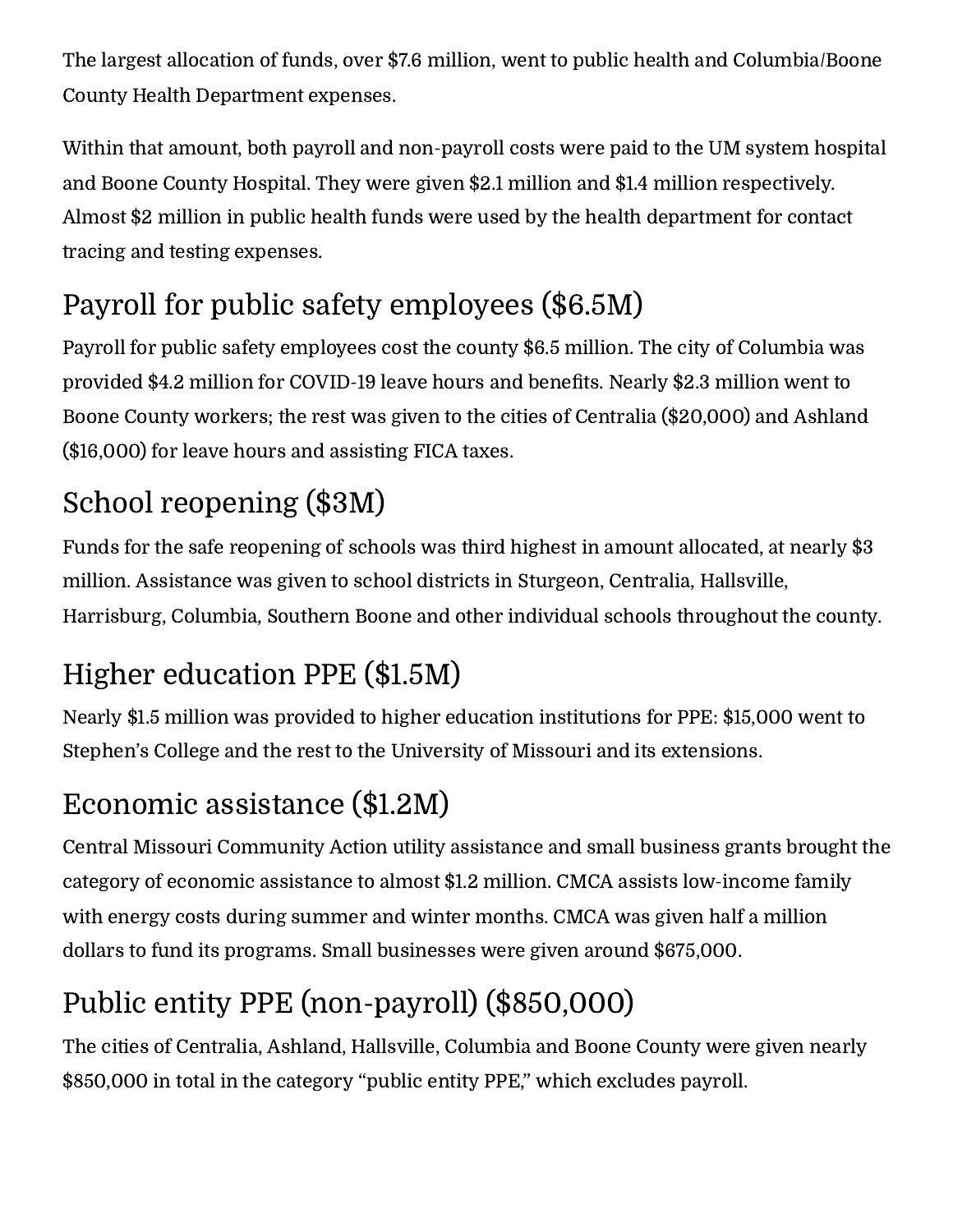Some of these funds were also given directly to public service entities instead of sending funds to the city for their discretion to spend. This includes Daniel Boone Library and Southern Boone County fire protection.

- Boone County COVID-19 Portal Software: \$123,000
- Jail Wifi Project: \$108,000
- Boone County Non-Payroll COVID-19 costs: \$360,000
- Columbia Non-payroll COVID-19 costs: \$157,000
- Boone County Family Resources: \$43,000
- City of Centralia: \$10,000
- Daniel Boone Library: \$18,000
- Ashland: \$8,000
- Hallsville: \$2,500
- Southern Boone County Fire Protection: \$667

### NFP Community Services and other (\$450,000)

The "not-for-profit community services & other" category received a little less than half a million dollars. Out of the 39 organizations that requested funds, less than half ended up receiving a portion of what they requested. Some of the organizations that received the highest amount of funds are The Bluffs (\$90,000), Columbia Interfaith Resource enter (\$58,000) and Coyote Hill Children's Home (\$56,000).

Boone County Community Support Programs requested over half a million for community health and children's services, but did not receive anything.

Each not-for-profit's application was received by the County's Office for Emergency management. Then a report of the applications were sent to the county commissioners for evaluation for funding.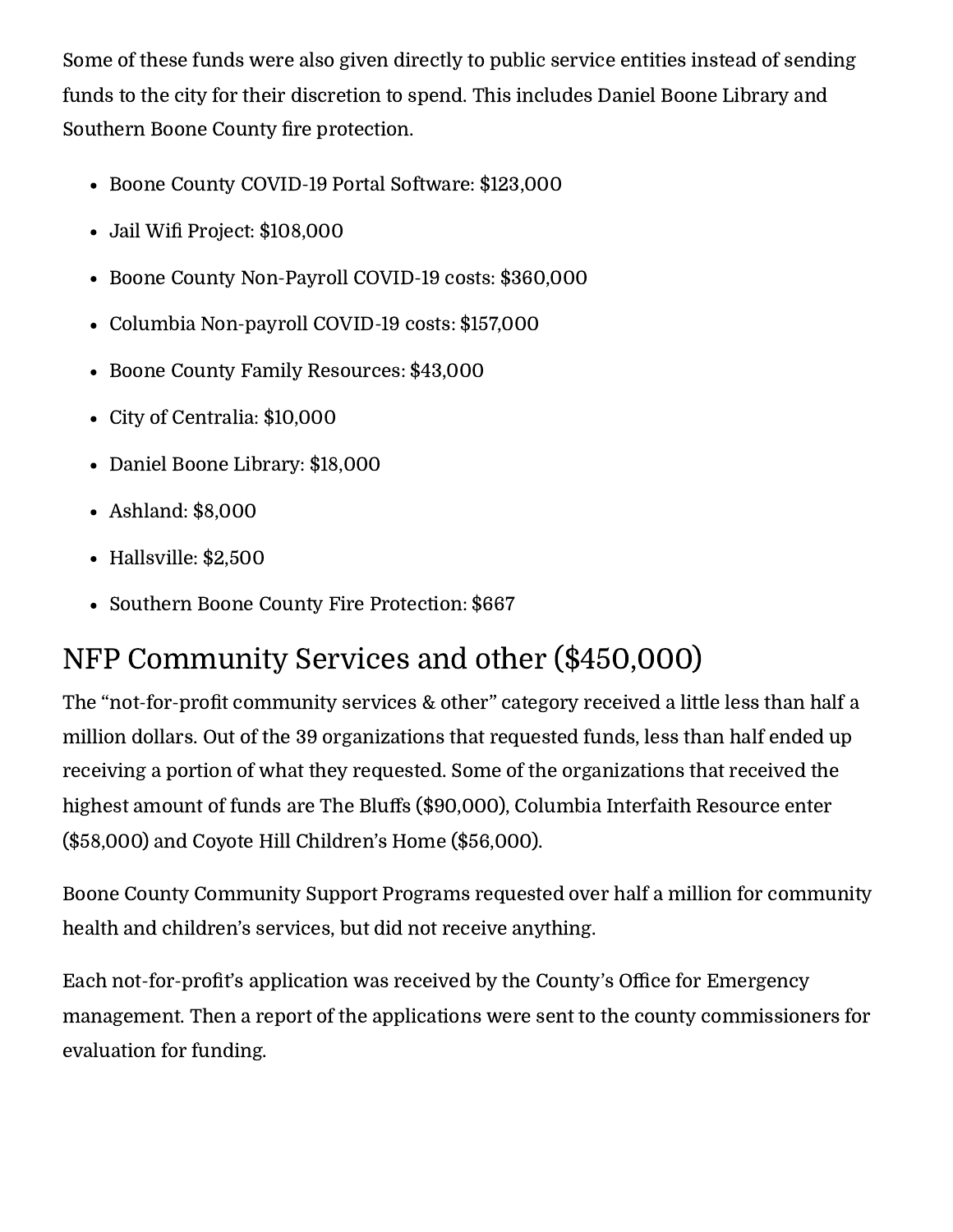"The applications from the organizations were examined to determine what constituted eligible expenses under the CARES Act," said County Commissioner Janet Thompson. "And, if eligible expenses, to determine the community impact CARES Act funding might have."

#### MORE INFORMATION

Where Columbia put its [COVID-19](https://www.columbiamissourian.com/news/covid19/where-columbia-put-its-covid-19-relief-funding/article_8c41184a-1257-11ec-a332-6b54e0e8e906.html) relief funding

['It's not going to cover everything': Boone County officials deliberate ARPA funds](https://www.columbiamissourian.com/news/local/its-not-going-to-cover-everything-boone-county-officials-deliberate-arpa-funds/article_f8459e86-3349-11ec-8d1e-ef3f194df158.html) [Columbia Public Library to close briefly in mid-January for tech update](https://www.columbiamissourian.com/news/local/columbia-public-library-to-close-briefly-in-mid-january-for-tech-update/article_7aa0e036-67fa-11ec-afb6-2bc5bb9ee0c9.html)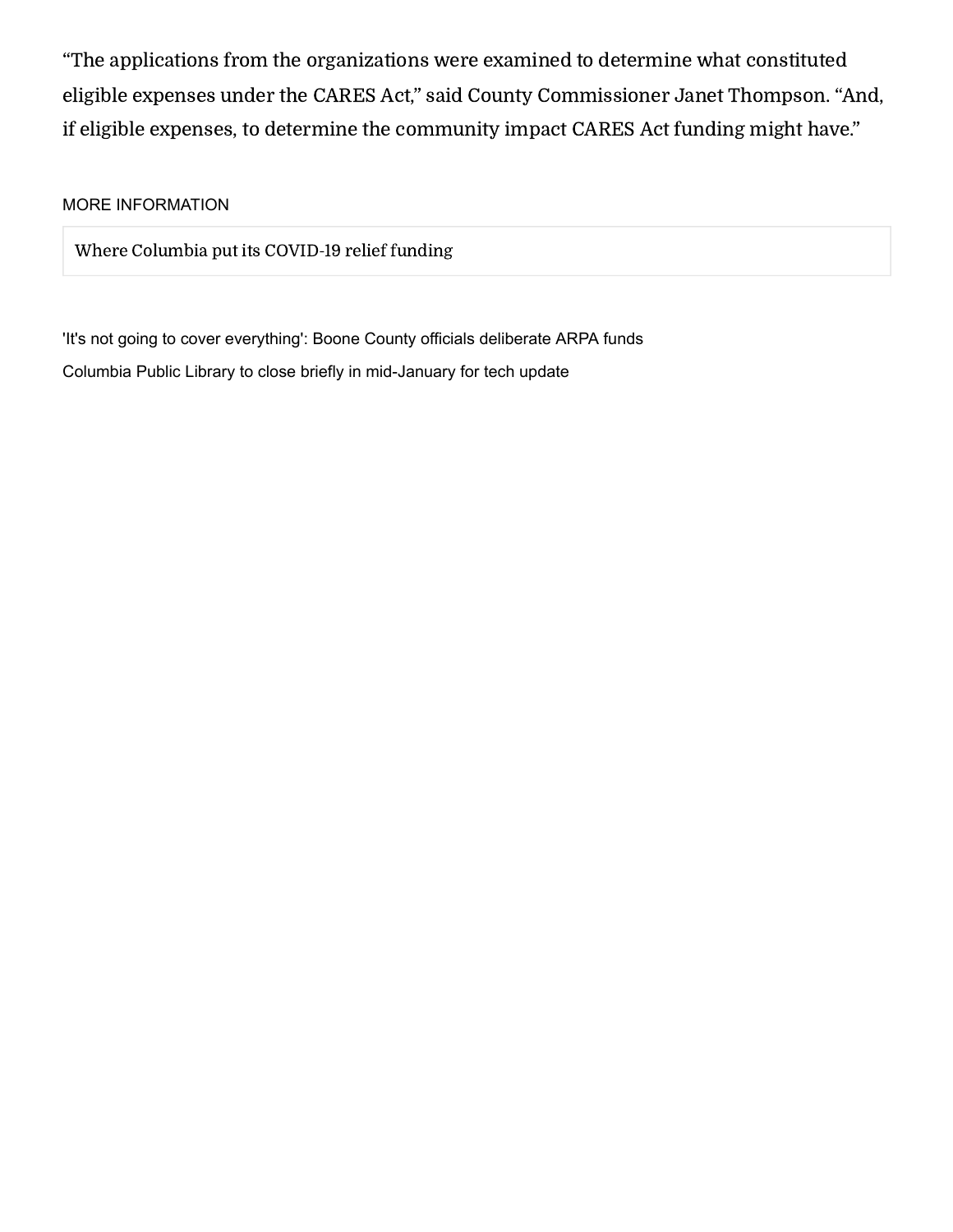#### **How Boone County distributed CARES funds**

Boone County received over \$21 million in federal CARES Act funds. The county allocated the money public health, schools reopening, public safety, higher education, economic assistance, public ent equipment and not-for-profit community services.

Source: Missourian reporting • EILEEN WISNIOWICZ/Missourian

**[A Flourish hierarchy chart](https://flourish.studio/visualisations/treemaps/?utm_source=showcase&utm_campaign=visualisation/7459634)**

[Destiny Muller](https://www.columbiamissourian.com/users/profile/guest2885)